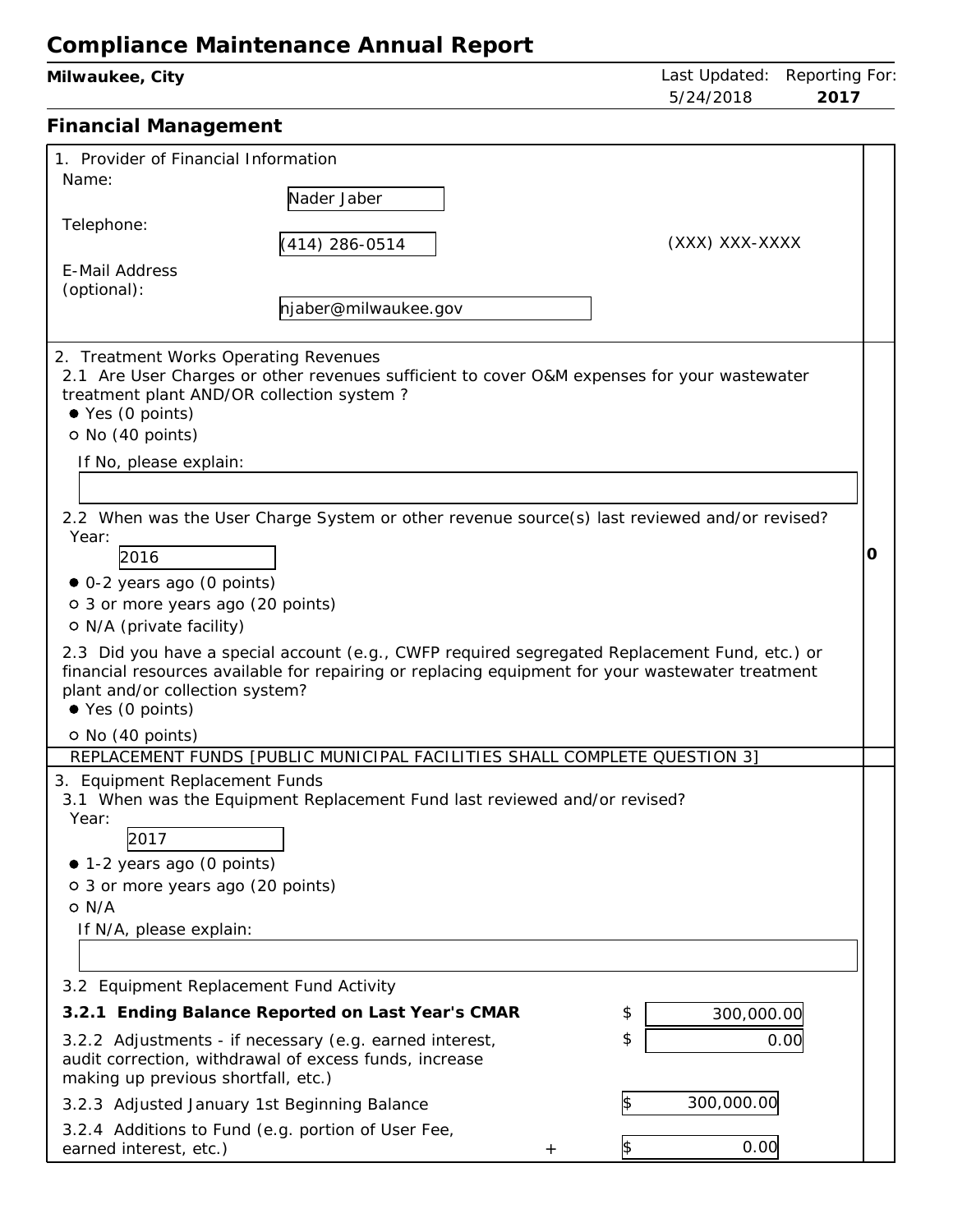| 5/24/2018<br>2017                                                                                                                                                                                                                                                                                                                                                                                                                                                                                                                                                                                                   | Last Updated: Reporting For |  |  |  |
|---------------------------------------------------------------------------------------------------------------------------------------------------------------------------------------------------------------------------------------------------------------------------------------------------------------------------------------------------------------------------------------------------------------------------------------------------------------------------------------------------------------------------------------------------------------------------------------------------------------------|-----------------------------|--|--|--|
| 3.2.5 Subtractions from Fund (e.g., equipment<br>replacement, major repairs - use description box<br>0.00<br>$3.2.6.1$ below*)                                                                                                                                                                                                                                                                                                                                                                                                                                                                                      |                             |  |  |  |
| 3.2.6 Ending Balance as of December 31st for CMAR<br>300,000.00<br>Reporting Year                                                                                                                                                                                                                                                                                                                                                                                                                                                                                                                                   |                             |  |  |  |
| All Sources: This ending balance should include all<br>Equipment Replacement Funds whether held in a<br>bank account(s), certificate(s) of deposit, etc.                                                                                                                                                                                                                                                                                                                                                                                                                                                            |                             |  |  |  |
| 3.2.6.1 Indicate adjustments, equipment purchases, and/or major repairs from 3.2.5 above.<br>1) Rehab and/or repair pumps and generators and 2) Purchase of sewer maintenance<br>equipment: CCTV Pipeline Inspection System, jet nozzles, gas monitors, sewer cleaner vac-jet<br>and two vehicles.                                                                                                                                                                                                                                                                                                                  |                             |  |  |  |
| Ο<br>300,000.00<br>\$<br>3.3 What amount should be in your Replacement Fund?<br>Please note: If you had a CWFP loan, this amount was originally based on the Financial<br>Assistance Agreement (FAA) and should be regularly updated as needed. Further calculation<br>instructions and an example can be found by clicking the SectionInstructions link under Info<br>header in the left-side menu.<br>3.3.1 Is the December 31 Ending Balance in your Replacement Fund above, (#3.2.6) equal to, or<br>greater than the amount that should be in it $(*3.3)$ ?<br>$\bullet$ Yes<br>o No<br>If No, please explain. |                             |  |  |  |
| 4. Future Planning<br>4.1 During the next ten years, will you be involved in formal planning for upgrading, rehabilitating,<br>or new construction of your treatment facility or collection system?<br>● Yes - If Yes, please provide major project information, if not already listed below.<br>o No                                                                                                                                                                                                                                                                                                               |                             |  |  |  |
| Project<br>Project Description<br>Estimated<br>Approximate<br>Construction<br>#<br>Cost<br>Year                                                                                                                                                                                                                                                                                                                                                                                                                                                                                                                     |                             |  |  |  |
| 5,000,000<br>2017<br>The City of Milwaukee has an ongoing sewer replacement and I/I reduction<br>1<br>program. From 2017 to 2022, our six year Capital Improvement Program is<br>\$223,000,000. This amount is for replacement of the City's combined, sanitary and<br>storm sewers. Of that amount, approximately \$5,000,000 is budgeted for the<br>sanitary sewer system rehabilitation each year.                                                                                                                                                                                                               |                             |  |  |  |
| 5. Financial Management General Comments                                                                                                                                                                                                                                                                                                                                                                                                                                                                                                                                                                            |                             |  |  |  |
| The City's budget is based on the calendar year, Jan 1st to Dec 31st.                                                                                                                                                                                                                                                                                                                                                                                                                                                                                                                                               |                             |  |  |  |
| ENERGY EFFICIENCY AND USE                                                                                                                                                                                                                                                                                                                                                                                                                                                                                                                                                                                           |                             |  |  |  |
| 6. Collection System<br>6.1 Energy Usage<br>6.1.1 Enter the monthly energy usage from the different energy sources:<br>COLLECTION SYSTEM PUMPAGE: Total Power Consumed                                                                                                                                                                                                                                                                                                                                                                                                                                              |                             |  |  |  |
| Number of Municipally Owned Pump/Lift Stations:<br>90                                                                                                                                                                                                                                                                                                                                                                                                                                                                                                                                                               |                             |  |  |  |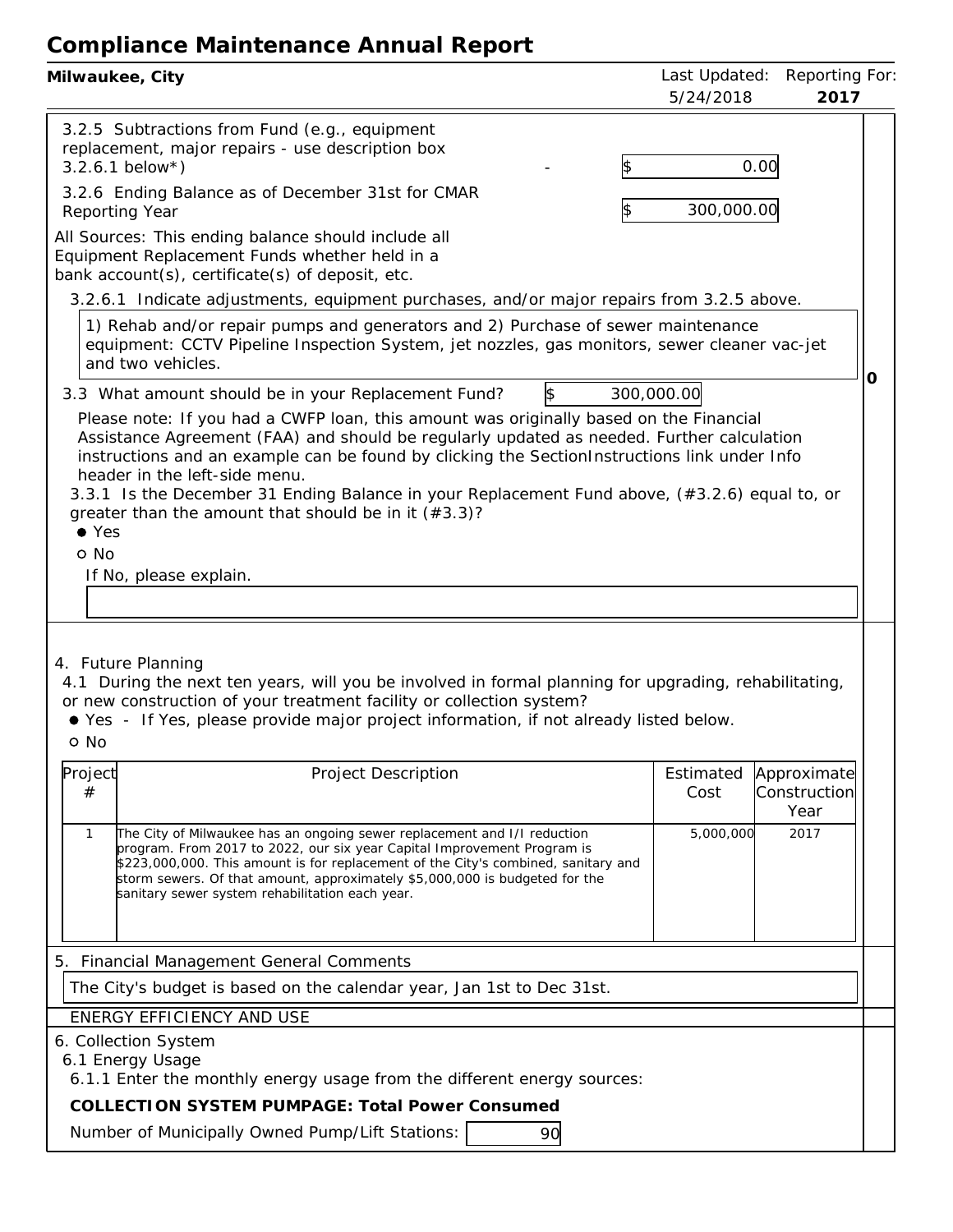| Milwaukee, City |                                            |                                                                                                    | Last Updated: | Reporting For |
|-----------------|--------------------------------------------|----------------------------------------------------------------------------------------------------|---------------|---------------|
|                 |                                            |                                                                                                    | 5/24/2018     | 2017          |
|                 | <b>Electricity Consumed</b><br>(kWh)       | Natural Gas Consumed<br>(therms)                                                                   |               |               |
| January         | 12,655                                     | 12                                                                                                 |               |               |
| February        | 13,556                                     | 12                                                                                                 |               |               |
| March           | 12,854                                     | 10                                                                                                 |               |               |
| April           | 12,711                                     | 6                                                                                                  |               |               |
| May             | 11,795                                     | 6                                                                                                  |               |               |
| June            | 10,721                                     | 8                                                                                                  |               |               |
| July            | 10,417                                     | 15                                                                                                 |               |               |
| August          | 10,148                                     | 8                                                                                                  |               |               |
| September       | 21,826                                     | 16                                                                                                 |               |               |
| October         | 9,450                                      | 6                                                                                                  |               |               |
| November        | 11,445                                     | 13                                                                                                 |               |               |
| December        | 11,595                                     | 10                                                                                                 |               |               |
| Total           | 149,173                                    | 122                                                                                                |               |               |
| Average         | 12,431                                     | 10                                                                                                 |               |               |
|                 |                                            |                                                                                                    |               |               |
| 6.1.2 Comments: |                                            |                                                                                                    |               |               |
|                 |                                            |                                                                                                    |               |               |
|                 |                                            |                                                                                                    |               |               |
|                 |                                            |                                                                                                    |               |               |
|                 | 6.2 Energy Related Processes and Equipment | 6.2.1 Indicate equipment and practices utilized at your pump/lift stations (Check all that apply): |               |               |
|                 | ⊠ Comminution or Screening                 |                                                                                                    |               |               |

- □ Extended Shaft Pumps
- □ Flow Metering and Recording
- $\square$  Pneumatic Pumping
- SCADA System
- $\square$  Self-Priming Pumps
- Submersible Pumps
- Variable Speed Drives
- Other:

Electric Heater

| 6.2.2 Comments:                                                                     |  |
|-------------------------------------------------------------------------------------|--|
|                                                                                     |  |
| 6.3 Has an Energy Study been performed for your pump/lift stations?<br>$\bullet$ No |  |
| o Yes                                                                               |  |
| Year:                                                                               |  |
| By Whom:                                                                            |  |
| Describe and Comment:                                                               |  |
|                                                                                     |  |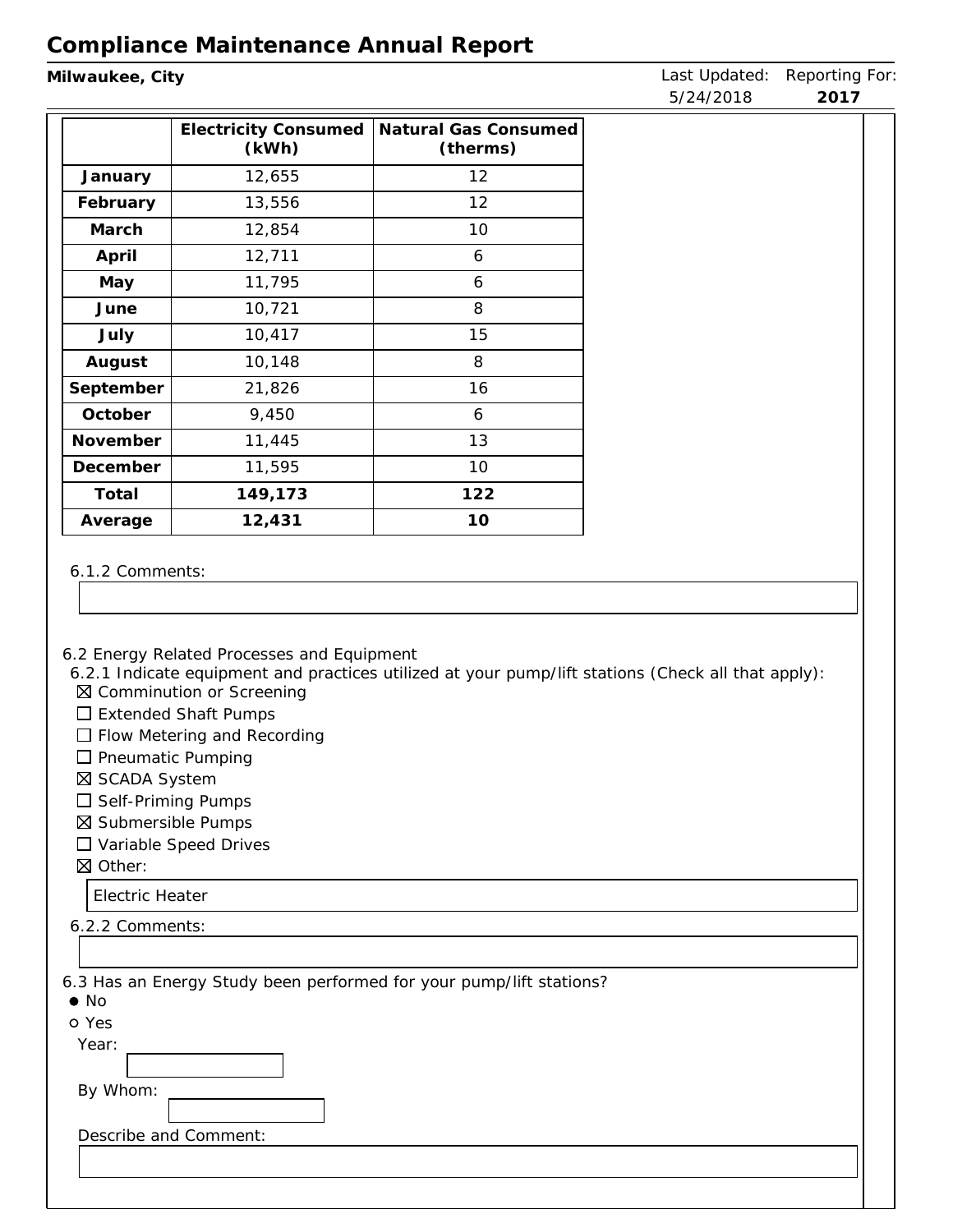| Milwaukee, City | 5/24/2018 | Last Updated: Reporting For:<br>2017 |
|-----------------|-----------|--------------------------------------|
|                 |           |                                      |

#### 6.4 Future Energy Related Equipment

6.4.1 What energy efficient equipment or practices do you have planned for the future for your pump/lift stations?

a. Monthly inspections and monitorings result in early identification of unexpected increases in energy usage, which can be investigated and corrected immediately. b. Annual pump rehabilitation project replaces old equipment with new potentially more energy

efficient equipment.

| <b>Total Points Generated</b>        |  |
|--------------------------------------|--|
| Score (100 - Total Points Generated) |  |
| <b>Section Grade</b>                 |  |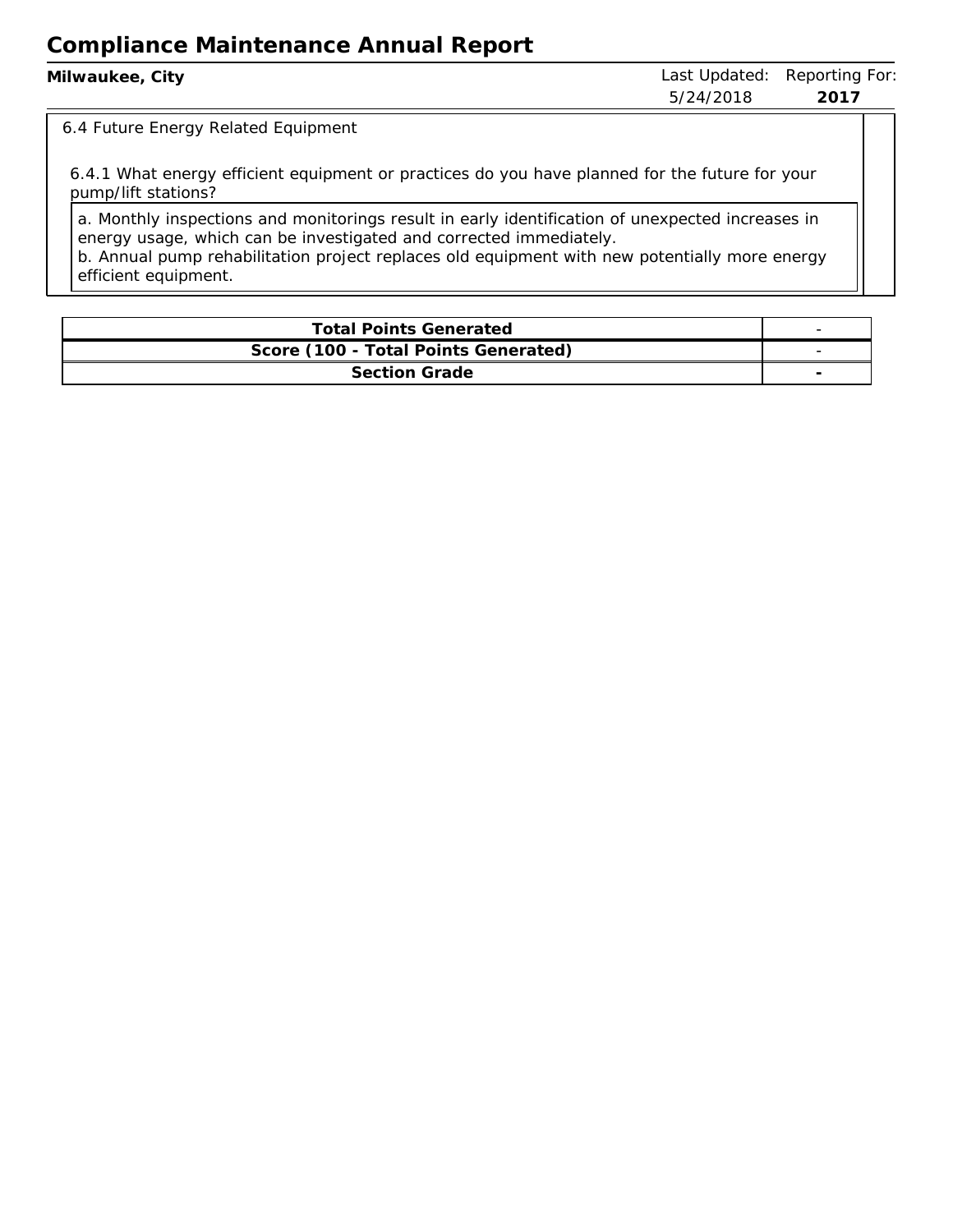**Milwaukee, City Contract Contract Contract Contract Contract Contract Contract Contract Contract Contract Contract Contract Contract Contract Contract Contract Contract Contract Contract Contract Contract Contract Contr** 5/24/2018 **2017 Sanitary Sewer Collection Systems** 1. Capacity, Management, Operation, and Maintenance (CMOM) Program 1.1 Do you have <sup>a</sup> CMOM program that is being implemented? Yes o No If No, explain: 1.2 Do you have <sup>a</sup> CMOM program that contains all the applicable components and items according to Wisc. Adm Code NR 210.23 (4)? Yes No (30 points) O N/A If No or N/A, explain: 1.3 Does your CMOM program contain the following components and items? (check the components and items that apply)  $\boxtimes$  Goals [NR 210.23 (4)(a)] Describe the major goals you had for your collection system last year: To efficiently collect and convey all of our customers' wastewater in the most cost effective manner while remaining in compliance with WPDES permits, Clean Water Act, Wisconsin Law and MMSD Rules and Regulations. Did you accomplish them? Yes o No If No, explain: Organization [NR 210.23 (4) (b)] Does this chapter of your CMOM include: Organizational structure and positions (eg. organizational chart and position descriptions)  $\boxtimes$  Internal and external lines of communication responsibilities

 $\boxtimes$  Person(s) responsible for reporting overflow events to the department and the public  $\boxtimes$  Legal Authority [NR 210.23 (4) (c)]

What is the legally binding document that regulates the use of your sewer system? City of Milwaukee Ordinance

If you have <sup>a</sup> Sewer Use Ordinance or other similar document, when was it last reviewed and revised? (MM/DD/YYYY) 1995-09-27

Does your sewer use ordinance or other legally binding document address the following:  $\boxtimes$  Private property inflow and infiltration

 $\boxtimes$  New sewer and building sewer design, construction, installation, testing and inspection

 $\boxtimes$  Rehabilitated sewer and lift station installation, testing and inspection

Sewage flows satellite system and large private users are monitored and controlled, as necessary

 $\boxtimes$  Fat, oil and grease control

Enforcement procedures for sewer use non-compliance

 $\Box$  Operation and Maintenance [NR 210.23 (4) (d)]

Does your operation and maintenance program and equipment include the following:

 $\boxtimes$  Equipment and replacement part inventories

Up-to-date sewer system map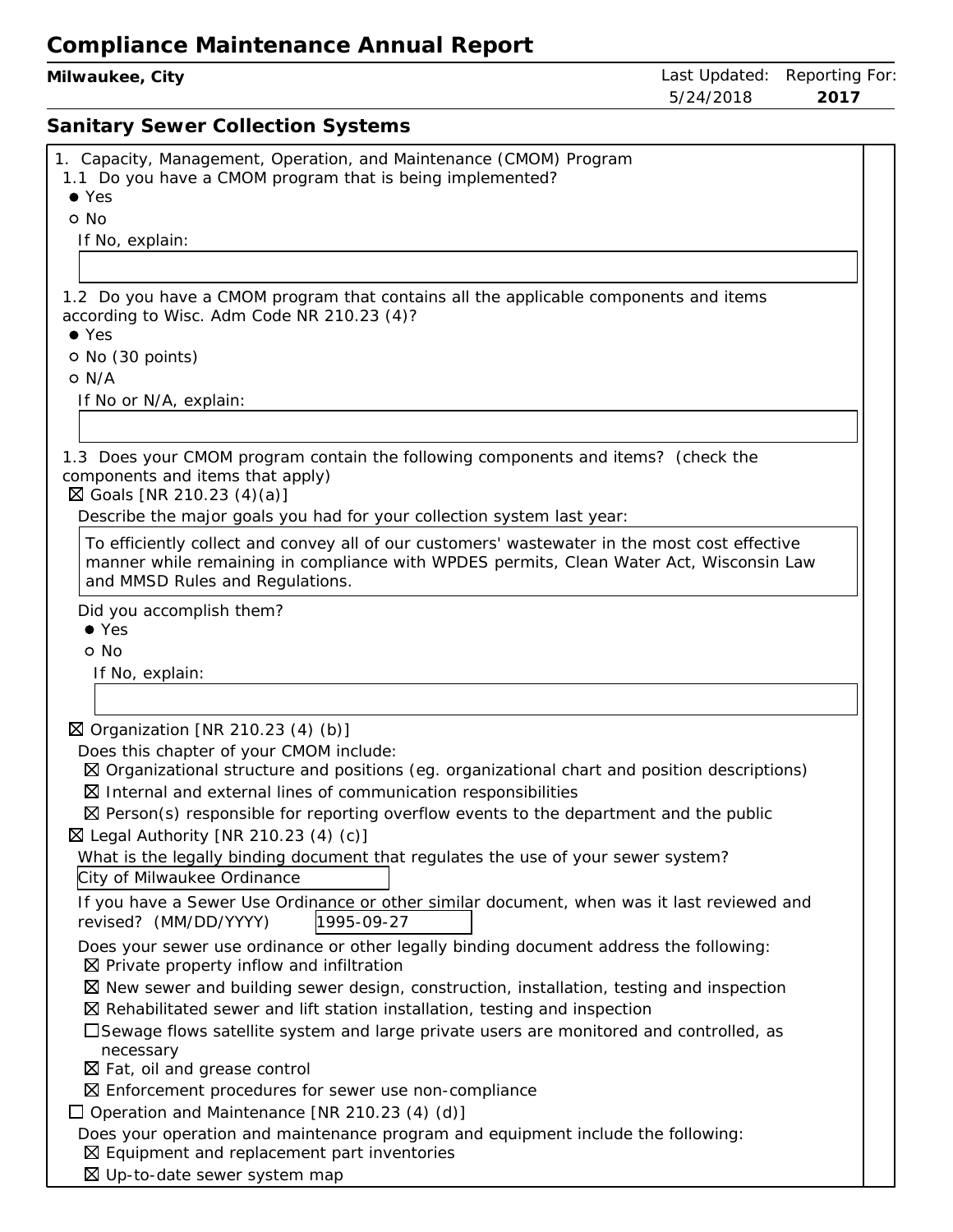| Milwaukee, City                                                                                                                                                                                                                                                                                                                                                                                                                                                                                                                                                                                                                                                                                                                                                                                            |             |                                     | Last Updated: Reporting For:<br>5/24/2018 | 2017 |  |
|------------------------------------------------------------------------------------------------------------------------------------------------------------------------------------------------------------------------------------------------------------------------------------------------------------------------------------------------------------------------------------------------------------------------------------------------------------------------------------------------------------------------------------------------------------------------------------------------------------------------------------------------------------------------------------------------------------------------------------------------------------------------------------------------------------|-------------|-------------------------------------|-------------------------------------------|------|--|
| ⊠A management system (computer database and/or file system) for collection system<br>information for O&M activities, investigation and rehabilitation<br>$\boxtimes$ A description of routine operation and maintenance activities (see question 2 below)<br>⊠ Capacity assessment program<br>⊠ Basement back assessment and correction<br>⊠ Regular O&M training<br>$\boxtimes$ Design and Performance Provisions [NR 210.23 (4) (e)]<br>What standards and procedures are established for the design, construction, and inspection of<br>the sewer collection system, including building sewers and interceptor sewers on private<br>property?<br>⊠ State Plumbing Code, DNR NR 110 Standards and/or local Municipal Code Requirements<br>$\boxtimes$ Construction, Inspection, and Testing<br>⊠ Others: |             |                                     |                                           |      |  |
| Milwaukee Metropolitan Sewerage District Guidelines                                                                                                                                                                                                                                                                                                                                                                                                                                                                                                                                                                                                                                                                                                                                                        |             |                                     |                                           |      |  |
| ⊠ Overflow Emergency Response Plan [NR 210.23 (4) (f)]<br>Does your emergency response capability include:<br>$\boxtimes$ Responsible personnel communication procedures<br>$\boxtimes$ Response order, timing and clean-up<br>$\boxtimes$ Public notification protocols<br>$\boxtimes$ Training<br>$\boxtimes$ Emergency operation protocols and implementation procedures<br>⊠ Annual Self-Auditing of your CMOM Program [NR 210.23 (5)]<br>$\boxtimes$ Special Studies Last Year (check only those that apply):<br>$\boxtimes$ Infiltration/Inflow (I/I) Analysis<br>$\square$ Sewer System Evaluation Survey (SSES)<br>$\Box$ Sewer Evaluation and Capacity Managment Plan (SECAP)<br>⊠ Lift Station Evaluation Report<br>$\Box$ Others:                                                               |             |                                     |                                           | Ő    |  |
| 2. Operation and Maintenance<br>2.1 Did your sanitary sewer collection system maintenance program include the following<br>maintenance activities? Complete all that apply and indicate the amount maintained.                                                                                                                                                                                                                                                                                                                                                                                                                                                                                                                                                                                             |             |                                     |                                           |      |  |
| Cleaning                                                                                                                                                                                                                                                                                                                                                                                                                                                                                                                                                                                                                                                                                                                                                                                                   | 47.26       | % of system/year                    |                                           |      |  |
| Root removal                                                                                                                                                                                                                                                                                                                                                                                                                                                                                                                                                                                                                                                                                                                                                                                               | .50         | % of system/year                    |                                           |      |  |
| Flow monitoring                                                                                                                                                                                                                                                                                                                                                                                                                                                                                                                                                                                                                                                                                                                                                                                            | 1.6         | % of system/year                    |                                           |      |  |
| Smoke testing                                                                                                                                                                                                                                                                                                                                                                                                                                                                                                                                                                                                                                                                                                                                                                                              |             | % of system/year                    |                                           |      |  |
| Sewer line<br>televising                                                                                                                                                                                                                                                                                                                                                                                                                                                                                                                                                                                                                                                                                                                                                                                   | 10          | % of system/year                    |                                           |      |  |
| Manhole                                                                                                                                                                                                                                                                                                                                                                                                                                                                                                                                                                                                                                                                                                                                                                                                    |             |                                     |                                           |      |  |
| inspections<br>Lift station O&M                                                                                                                                                                                                                                                                                                                                                                                                                                                                                                                                                                                                                                                                                                                                                                            | 18.23<br>12 | % of system/year<br># per L.S./year |                                           |      |  |
| Manhole<br>rehabilitation                                                                                                                                                                                                                                                                                                                                                                                                                                                                                                                                                                                                                                                                                                                                                                                  | .89         | % of manholes rehabbed              |                                           |      |  |
| Mainline<br>rehabilitation                                                                                                                                                                                                                                                                                                                                                                                                                                                                                                                                                                                                                                                                                                                                                                                 | 1.77        | % of sewer lines rehabbed           |                                           |      |  |
| Private sewer<br>inspections                                                                                                                                                                                                                                                                                                                                                                                                                                                                                                                                                                                                                                                                                                                                                                               | 0           | % of system/year                    |                                           |      |  |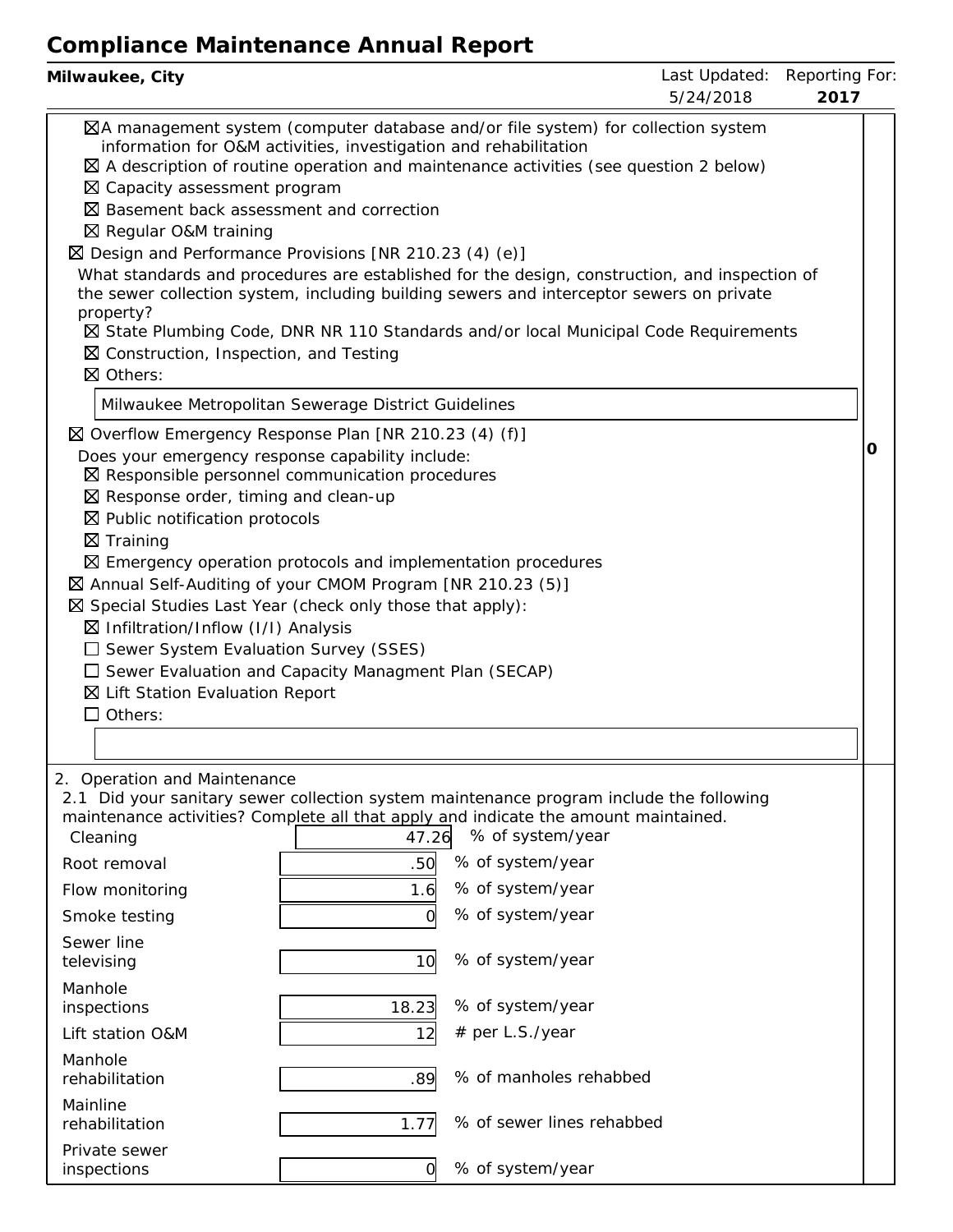| Milwaukee, City                           |                                                                                                                                                                                             |                       | Last Updated:<br>5/24/2018                  | Reporting For:<br>2017   |
|-------------------------------------------|---------------------------------------------------------------------------------------------------------------------------------------------------------------------------------------------|-----------------------|---------------------------------------------|--------------------------|
| Private sewer I/I<br>removal              | O                                                                                                                                                                                           | % of private services |                                             |                          |
| River or water                            |                                                                                                                                                                                             |                       |                                             |                          |
| crossings                                 | O                                                                                                                                                                                           |                       | % of pipe crossings evaluated or maintained |                          |
|                                           | Please include additional comments about your sanitary sewer collection system below:                                                                                                       |                       |                                             |                          |
|                                           |                                                                                                                                                                                             |                       |                                             |                          |
| 3. Performance Indicators                 |                                                                                                                                                                                             |                       |                                             |                          |
|                                           | 3.1 Provide the following collection system and flow information for the past year.<br>34.09 Total actual amount of precipitation last year in inches                                       |                       |                                             |                          |
|                                           | 34.76 Annual average precipitation (for your location)                                                                                                                                      |                       |                                             |                          |
|                                           | 945 Miles of sanitary sewer                                                                                                                                                                 |                       |                                             |                          |
|                                           | Number of lift stations                                                                                                                                                                     |                       |                                             |                          |
|                                           | Number of lift station failures                                                                                                                                                             |                       |                                             |                          |
|                                           | Number of sewer pipe failures                                                                                                                                                               |                       |                                             |                          |
| 25                                        | Number of basement backup occurrences                                                                                                                                                       |                       |                                             |                          |
|                                           | 1445 Number of complaints                                                                                                                                                                   |                       |                                             |                          |
|                                           |                                                                                                                                                                                             |                       |                                             |                          |
|                                           | Average daily flow in MGD (if available)                                                                                                                                                    |                       |                                             |                          |
|                                           | Peak monthly flow in MGD (if available)                                                                                                                                                     |                       |                                             |                          |
|                                           | Peak hourly flow in MGD (if available)                                                                                                                                                      |                       |                                             |                          |
| 3.2 Performance ratios for the past year: | 0.00 Lift station failures (failures/year)                                                                                                                                                  |                       |                                             |                          |
|                                           | 0.00 Sewer pipe failures (pipe failures/sewer mile/yr)                                                                                                                                      |                       |                                             |                          |
|                                           | 0.00 Sanitary sewer overflows (number/sewer mile/yr)                                                                                                                                        |                       |                                             |                          |
|                                           | 0.03 Basement backups (number/sewer mile)                                                                                                                                                   |                       |                                             |                          |
| 1.53                                      | Complaints (number/sewer mile)                                                                                                                                                              |                       |                                             |                          |
|                                           | Peaking factor ratio (Peak Monthly: Annual Daily Avg)                                                                                                                                       |                       |                                             |                          |
|                                           | Peaking factor ratio (Peak Hourly: Annual Daily Avg)                                                                                                                                        |                       |                                             |                          |
|                                           |                                                                                                                                                                                             |                       |                                             |                          |
| 4. Overflows                              |                                                                                                                                                                                             |                       |                                             |                          |
|                                           | LIST OF SANITARY SEWER (SSO) AND TREATMENT FACILITY (TFO) OFERFLOWS REPORTED **                                                                                                             |                       |                                             |                          |
| Date                                      | Location                                                                                                                                                                                    |                       | Cause                                       | Estimated<br>Volume (MG) |
|                                           |                                                                                                                                                                                             | None reported         |                                             |                          |
| on this section until corrected.          | ** If there were any SSOs or TFOs that are not listed above, please contact the DNR and stop work                                                                                           |                       |                                             |                          |
| 5. Infiltration / Inflow (I/I)            |                                                                                                                                                                                             |                       |                                             |                          |
|                                           | 5.1 Was infiltration/inflow (I/I) significant in your community last year?                                                                                                                  |                       |                                             |                          |
| o Yes                                     |                                                                                                                                                                                             |                       |                                             |                          |
| $\bullet$ No                              |                                                                                                                                                                                             |                       |                                             |                          |
| If Yes, please describe:                  |                                                                                                                                                                                             |                       |                                             |                          |
|                                           |                                                                                                                                                                                             |                       |                                             |                          |
|                                           | 5.2 Has infiltration/inflow and resultant high flows affected performance or created problems in<br>your collection system, lift stations, or treatment plant at any time in the past year? |                       |                                             |                          |
| o Yes                                     |                                                                                                                                                                                             |                       |                                             |                          |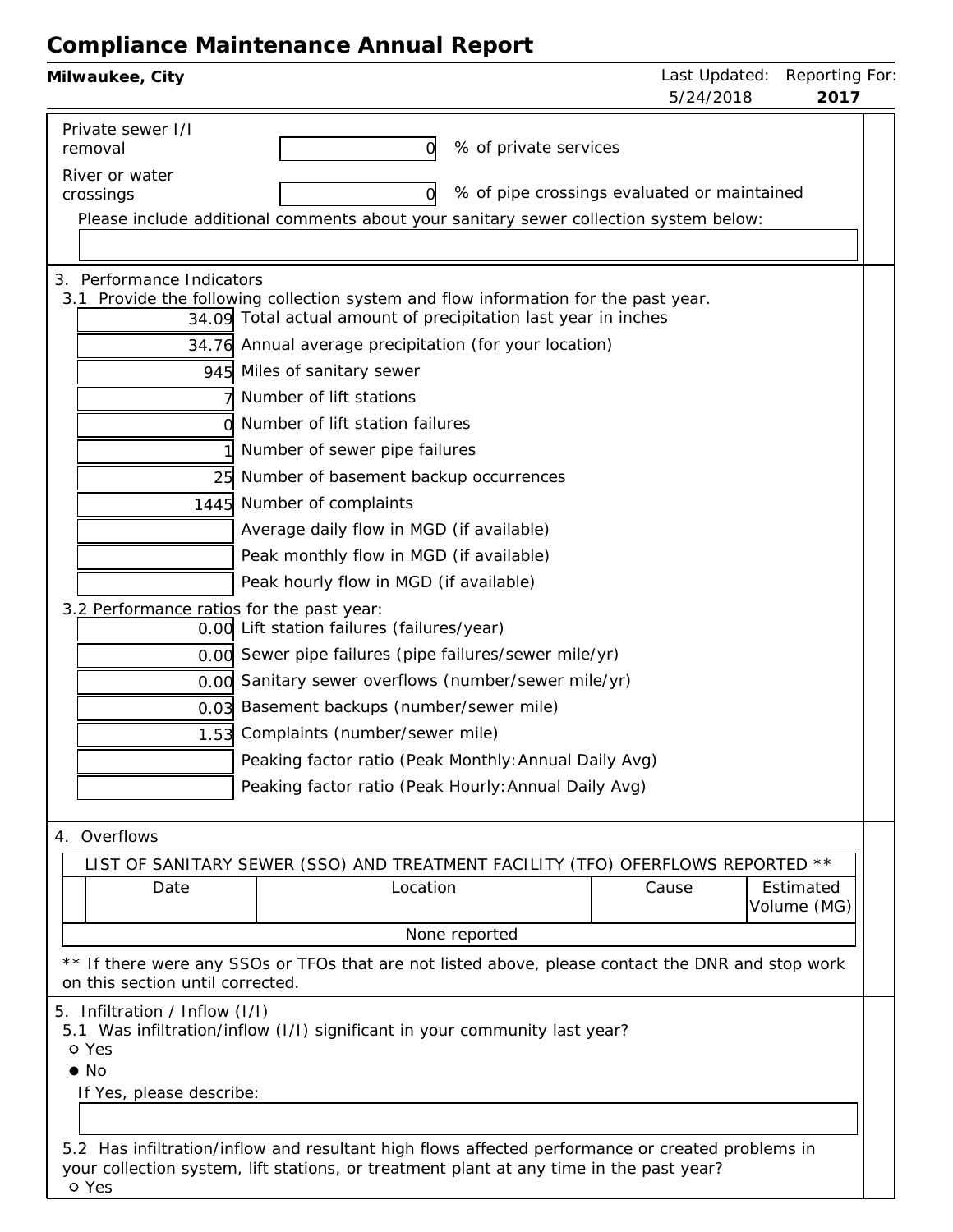| Milwaukee, City | 5/24/2018 | Last Updated: Reporting For:<br>2017 |
|-----------------|-----------|--------------------------------------|
| $\bullet$ No    |           |                                      |

If Yes, please describe:

5.3 Explain any infiltration/inflow (I/I) changes this year from previous years:

There are no I/I changes from the previous year.

5.4 What is being done to address infiltration/inflow in your collection system?

1. Flow monitoring 2.Manhole inspections 3. Manhole rehab 4.Sanitary sewer lining projects 5.Working with MMSD on CMOM and the 2020 Facilities Plan.

| <b>Total Points Generated</b>        |  |  |  |
|--------------------------------------|--|--|--|
| Score (100 - Total Points Generated) |  |  |  |
| Section Grade                        |  |  |  |